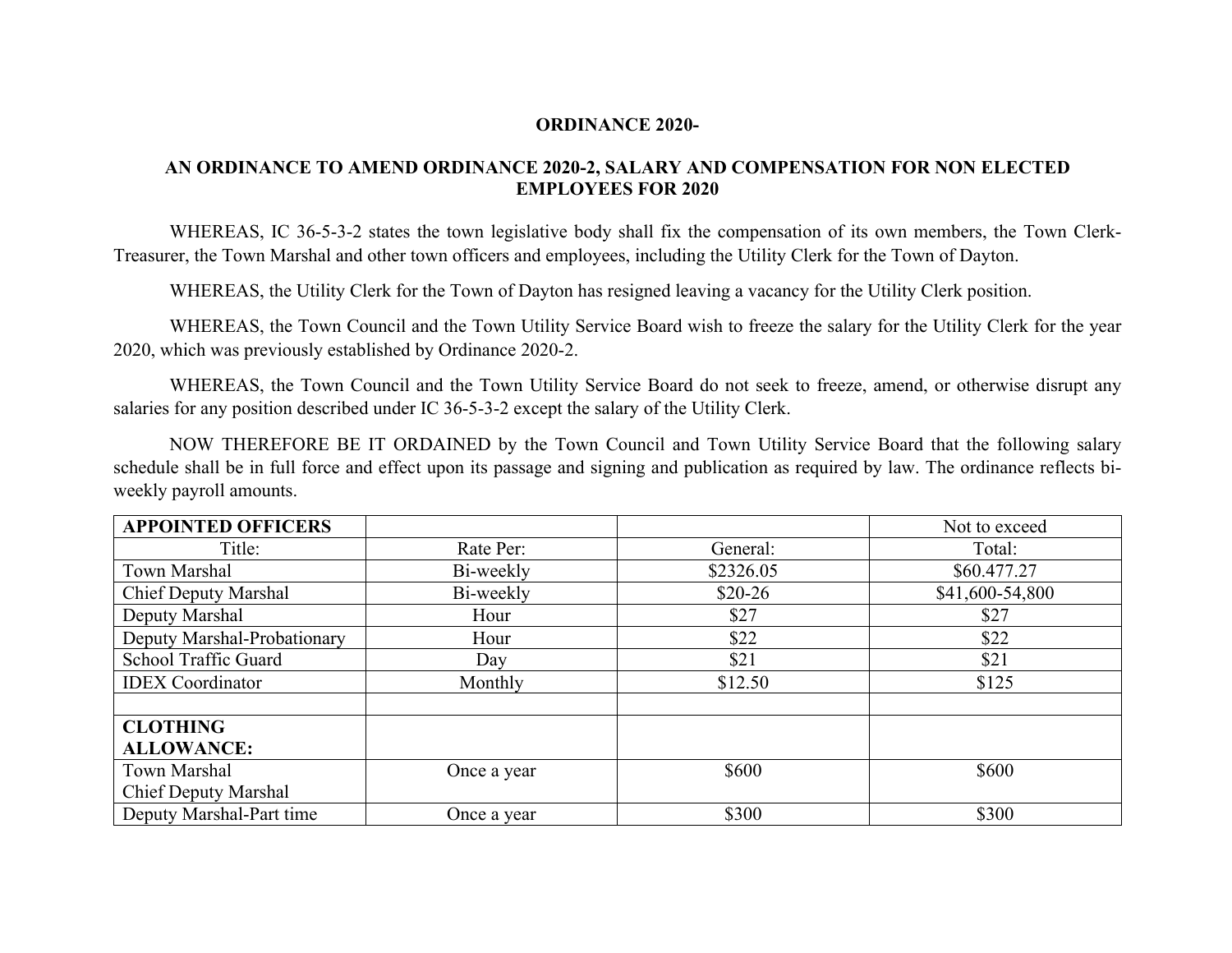- (1) The town will contribute \$350.00 per month or \$175.00 per bi-weekly payroll, towards a healthcare stipend for the full time Marshal, and if applicable, the full-time Chief Deputy Marshal. The stipend shall be made through the payroll system, and deductions made in accordance with taxing authorities.
- (2) The employee is responsible for the employee's portion of PERF. The town shall pay the employer's portion of PERF on behalf of the Town Marshal and the Chief Deputy Marshal.
- (3) Clothing allowance shall be paid to all officers with their January 2020 payroll.

| <b>Town Employees</b> |           |          |        |             |      |                   |                     |
|-----------------------|-----------|----------|--------|-------------|------|-------------------|---------------------|
| Title:                | Rate Per: | General: | Water: | Wastewater: | MVH: | Total:            | <b>Annual Rate:</b> |
| Laborer               | Hour      | N/A      | N/A    | N/A         | 100% | <b>UP TO \$20</b> | Varies based on     |
|                       |           |          |        |             |      |                   | hours               |
| Utility               | Bi-weekly | 25%      | 25%    | 25%         | 25%  | \$2099.62         | \$54,590.12         |
| Superintendent        |           |          |        |             |      |                   |                     |
| Deputy Clerk/Utility  | N/A       | N/A      | N/A    | N/A         | N/A  | N/A               | N/A                 |
| Clerk                 |           |          |        |             |      |                   |                     |

(1) The town will contribute \$350.00 per month or \$175.00 per bi-weekly payroll, towards a healthcare stipend for the full time Utility Superintendent. The stipend shall be made through the payroll system, and deductions made in accordance with taxing authorities.

(2) The employee is responsible for the employee's portion of PERF. The town shall pay the employer's portion of PERF on behalf of the full time Utility Superintendent.

(3) Clothing allowance in the amount of \$325 shall be paid to the Utility Superintendent with their January 2020 payroll.

(4) Fund charged will vary based on duties performed.

(5) Hours shall not exceed 40 per week unless prior authorization is acquired.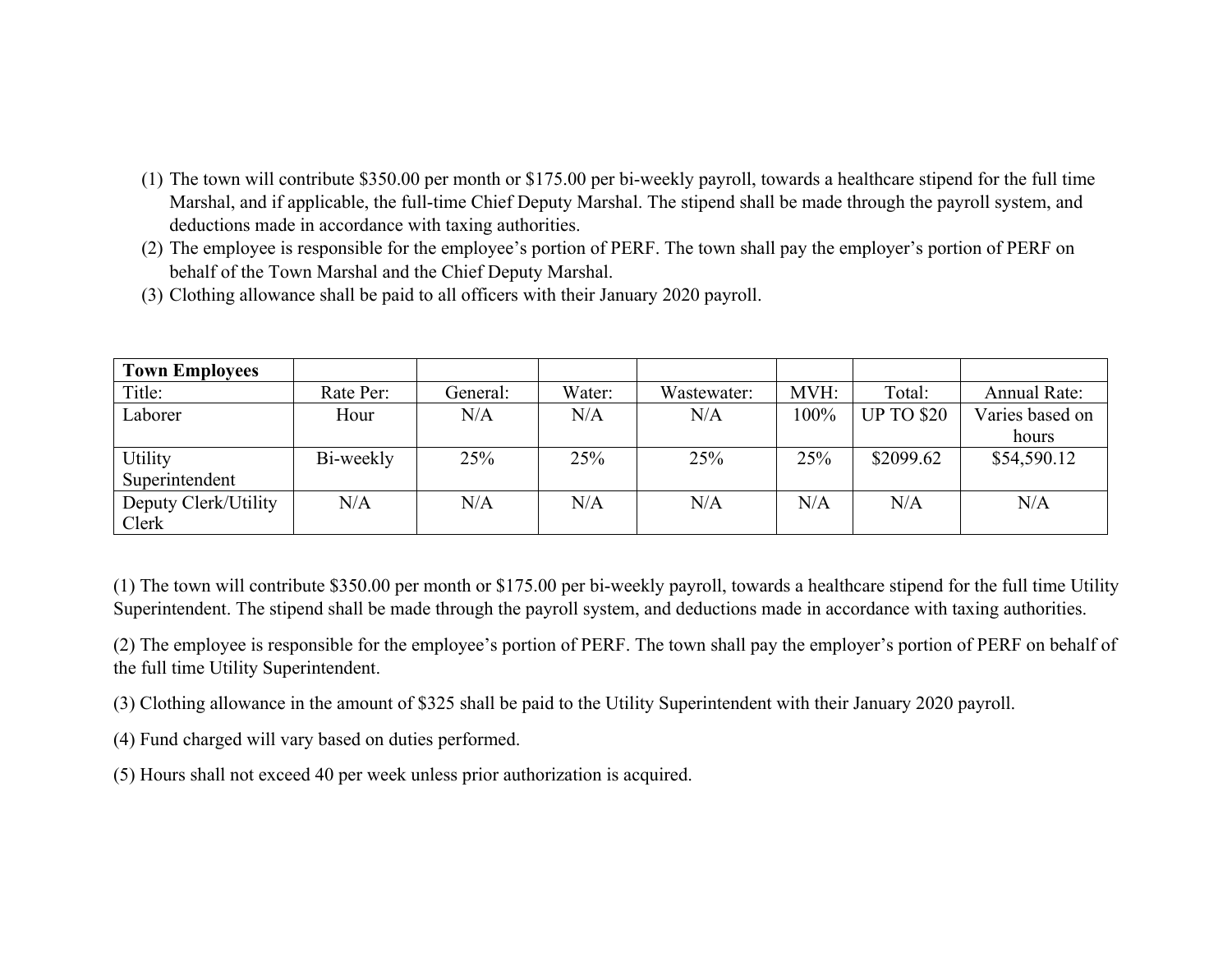## (6) **2020 Holiday Schedule**

New Year's Day- January 1, 2020 Martin Luther King, Jr.- January 20, 2020 President's Day- February 17, 2020 Good Friday- April 10, 2020 Memorial Day- May 25, 2020 Independence Day- (observed) Friday July 3, 2020 Labor Day- September 7, 2020 Columbus Day- October 12, 2020 Veterans Day- November 11, 2020 Thanksgiving Day- November 26, 2020 Thanksgiving Holiday- November 27, 2020 Christmas Eve Holiday- December 24, 2020 Christmas Day Holiday- December 25, 2020

**1 Floating Holiday Will be awarded on January 1 each year for eligible employees to be used in a full-day increment observed at the discretion of the employee and their supervisor. To be eligible for floating holiday you must have successfully completed your probationary period.**

The Personnel Policy Manual, as adopted on the 5<sup>th</sup> day of November 2012, and as updated from time to time, is incorporated herein. Leave of absences and other personnel policies are addressed in this manual.

In addition to the above salaries established above, the Town Attorney shall serve on a contractual basis, with the amount of \$45,000 appropriated in the town budget for the town attorney's annual salary. The amount of \$12,500 shall be paid quarterly (Annual Fee). The annual fee includes 50 attorney hours and 30 paralegal hours. The contract provides that additional attorney and paralegal hours will be paid at the hourly rate of \$200 per hour for attorney time and \$115 per hour for paralegal time.